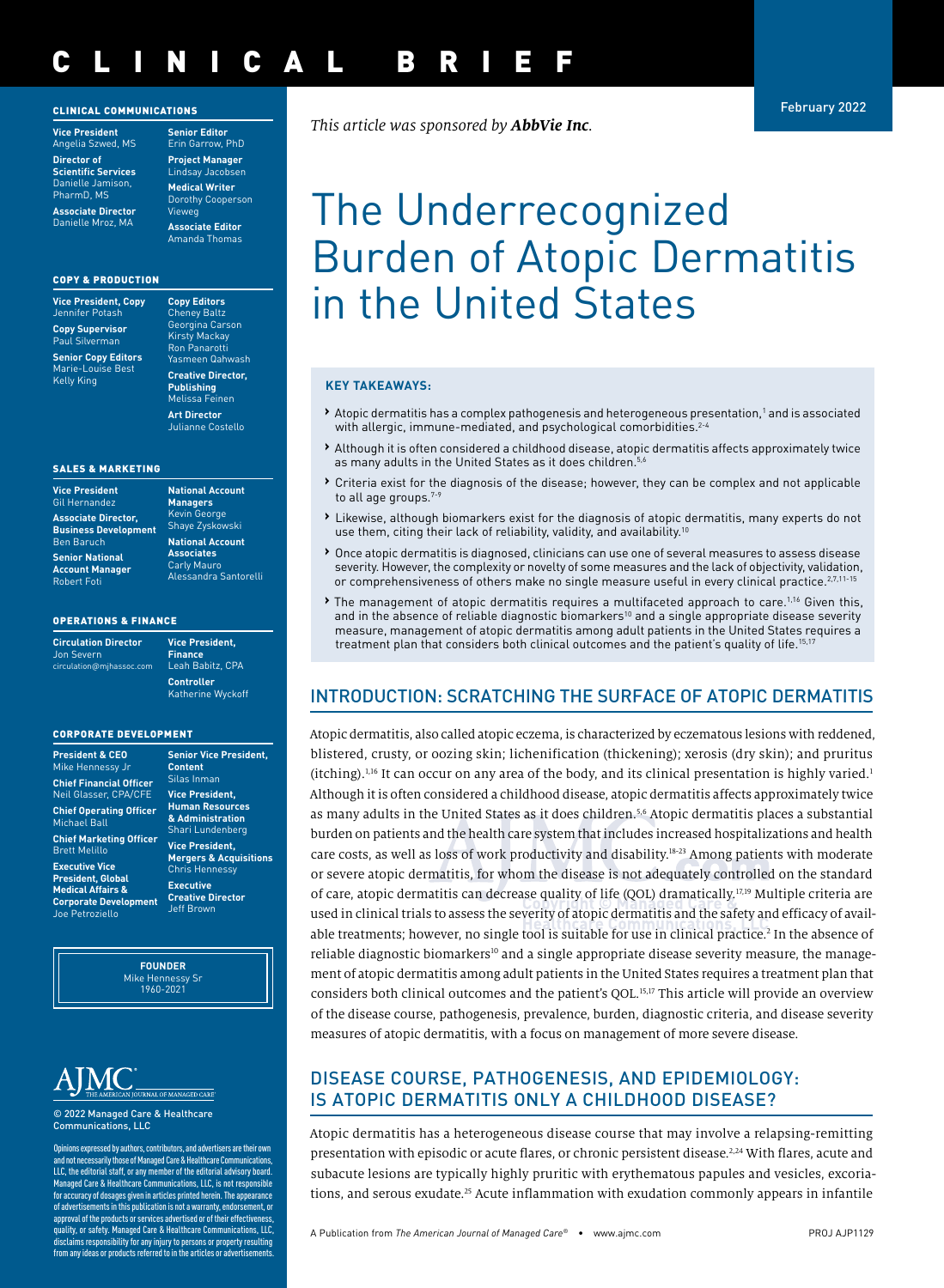## CLINICAL BRIEF

atopic dermatitis, with a presentation favoring the face and extensor regions.25 Chronic inflammation, which becomes more prevalent with age, often appears in flexural regions (eg, insides of the elbows and armpits).<sup>25</sup>

The pathogenesis of atopic dermatitis is a complex interaction between epidermal barrier dysfunction, environmental and genetic contributions, and immune system activation.<sup>1</sup> The strongest risk factor for atopic dermatitis is a family history of atopic diseases. Other well-established risk factors include living in an urban setting or dry climate, a lack of UV light exposure, a diet high in sugars and polyunsaturated fatty acids, high antibiotic usage prior to age 5 years, and diminished diversity of bacterial flora in the gut, among others.<sup>1,26</sup> Symptom triggers include irritants such as smoke, pollution, dust, pollen, and detergents.<sup>1</sup>

Atopic dermatitis is associated with allergic, immune-mediated, and psychosocial comorbidities. Individuals with a family history of asthma or allergic rhinitis are predisposed to the development of atopic dermatitis. Similarly, in some patients, the condition is preceded by the evolution of food allergies, asthma, and allergic rhinitis (ie, the "atopic march").2

As demonstrated in a cross-sectional study of data from the 2002 to 2012 National Inpatient Sample ( $N = 87,053,155$ ; n = 19,486 patients admitted with atopic dermatitis), atopic dermatitis is associated with immune-mediated comorbidities affecting the skin (eg, erythema nodosum, systemic lupus erythematosus, scleroderma, vitiligo) and the endocrine (eg, Hashimoto disease, thyroiditis), gastrointestinal (eg, ulcerative colitis, celiac disease), hematologic (eg, granulomatosis with polyangiitis, pernicious anemia), and musculoskeletal systems (eg, multiple sclerosis, rheumatoid arthritis).<sup>3</sup> The 2018 results of a cross-sectional study of data from the Atopic Dermatitis in America Survey showed that atopic dermatitis in adults ( $n = 602$ ) was also associated with a higher prevalence of other comorbidities, including cardiovascular (eg, heart disease, high blood pressure) and psychological disorders or conditions (eg, depression, anxiety) (*P* < .0001 for all).4 Similar results were observed in a cross-sectional study of data from the 2013 US National Health and Wellness Survey (N = 71,182 subjects). Compared with matched controls without atopic dermatitis ( $n = 698$ ), adult patients with atopic dermatitis ( $n = 349$ ) were nearly 2 times more likely to report sleep disorders, depression, and anxiety ( $P < .001$  for all).<sup>27</sup>

Atopic dermatitis is recognized as one of the most common inflammatory skin disorders worldwide.<sup>1</sup> The prevalence of atopic dermatitis peaks in early childhood, remains high throughout childhood, decreases in adolescence, and then remains stable throughout adulthood.<sup>5</sup> Although it is often considered a childhood disease,<sup>5</sup> atopic dermatitis affects approximately twice as many adults in the United States as it does children.<sup>5,6</sup>

The results of a 2017 evaluation of data from the 2012 National Health Interview Survey estimated that atopic dermatitis or some sort of eczema affects 12% of children (range, 11.3%-12.7%) and 7.2% of adults (range, 6.9%-7.6%) in the United States.<sup>5</sup> This suggests that approximately 9 million children and more than 18 million adults are likely to have atopic dermatitis in the United States (based on US Census Bureau estimates reporting 73 million children and 255 million adults in the United States in 2019).<sup>5,6</sup>

## BURDEN OF DISEASE: EFFECTS ON PATIENTS AND THE HEALTH CARE SYSTEM

Atopic dermatitis can have a substantial impact on patients and the health care system. The progression of symptoms, such as pruritus and pain, can lead to increased hospitalizations and health care costs, as well as loss of work productivity and disability. The impact on patients' QOL can be severe, with patients experiencing depression and sleep disorders, as well as avoiding social situations (**Figure 1**).18-23

#### *Economic Burden*

A full exploration into the economic burden of atopic dermatitis in the United States is beyond the scope of this article; however, evidence suggests that health care resource utilization is higher among patients with atopic dermatitis.<sup>28</sup> These patients have been shown to have a substantially greater annual number of emergency room visits, outpatient visits, and hospitalizations compared with patients with no atopic dermatitis.<sup>29</sup> Costs associated with atopic dermatitis are approximately \$7 billion a year (2020 US\$), based on an estimated inflation rate of about 68%, as determined by the Consumer Price Index for Medical Costs. This includes \$1.7 billion in direct costs, \$1.04 billion in indirect costs, and \$4.37 billion in intangible costs.30,31 (It is important to note that these numbers are based solely on the number of dollars, without regard to other influences, such as new treatments.)

#### *Clinical Burden*

The clinical burden of atopic dermatitis is high and can be illustrated in terms of disability-adjusted life-years (DALYs).<sup>32</sup> One DALY equals 1 year of full health lost due to dying prematurely or to living with a related disability, on account of a disease.<sup>33</sup> Results from the Global Burden of Disease Institute for Health Metrics and Evaluation determined that atopic dermatitis was associated with the highest age-standardized DALY rate among all skin diseases in 2017 (123 per 100,000 individuals; 95% uncertainty interval [UI], 66.8-205), with the next highest skin disease DALY rate being for psoriasis (70.0 per 100,000 individuals; 95% UI, 49.7-92.5).<sup>32</sup>

#### *Quality of Life*

Among the greatest burdens of atopic dermatitis is its symptoms and their impact on patients' QOL; these include pruritus, sleep disturbance, anxiety, depression, social embarrassment, interference with daily activities, and loss of productivity.18-20,34 QOL burden increases with disease severity and is particularly acute for patients with more severe disease.<sup>17,19</sup>

In a cross-sectional burden-of-illness study of adult patients with atopic dermatitis ( $N = 1519$ ) from clinical practices in the United States (the AD-AWARE study), patients with moderate or severe atopic dermatitis ( $n = 830$ ) were found to be significantly more likely to report trouble sleeping (rating of 3.9 vs 1.1 on Patient-Oriented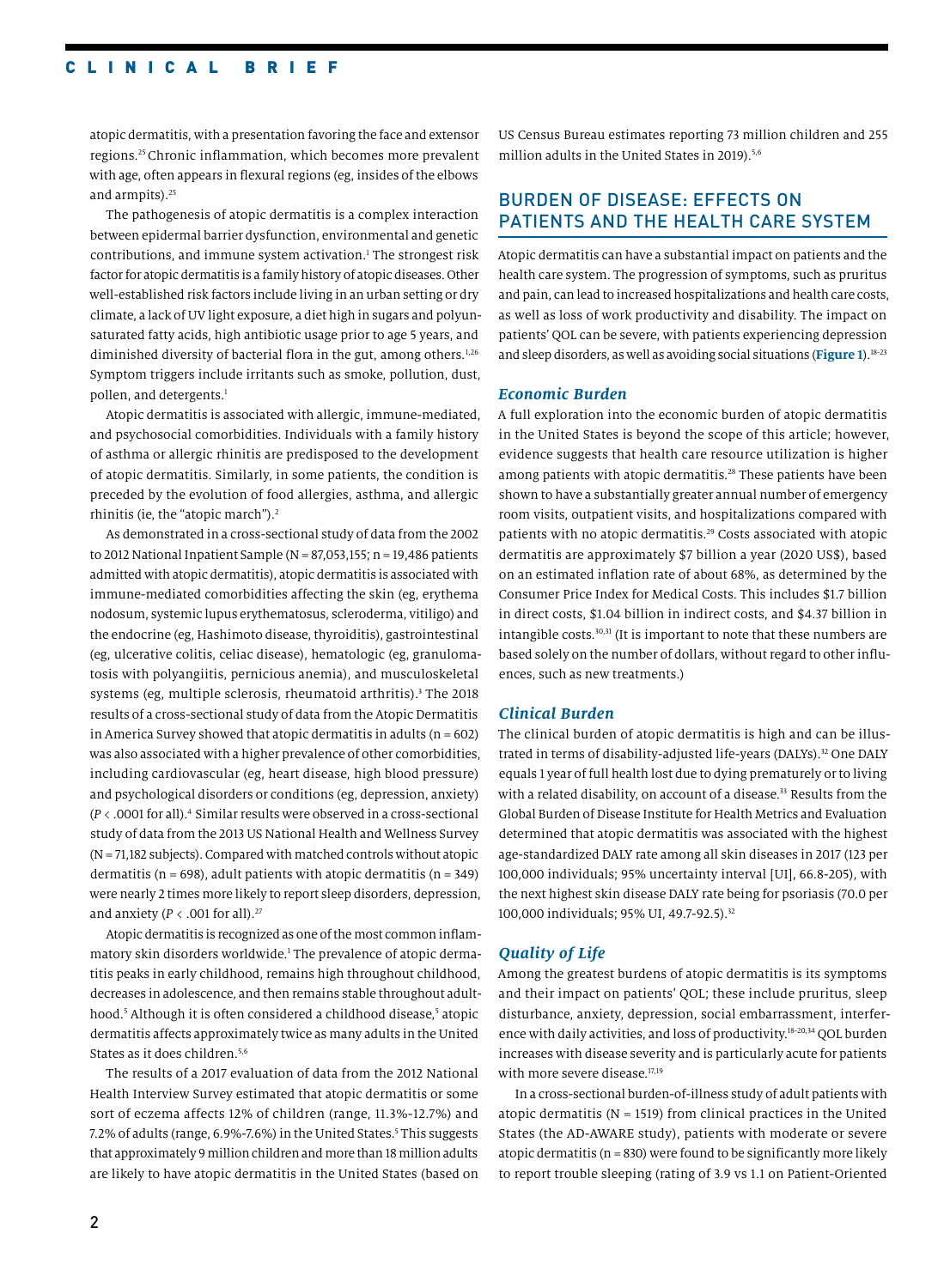Scoring Atopic Dermatitis [PO-SCORAD] visual analog scale), longer sleep latency (38.8 minutes vs 21.6 minutes), more frequent sleep disturbances (2.6 nights vs 0.4 nights, in the past week), and an increased need for OTC sleep medications (39% vs 21%) than those with mild atopic dermatitis ( $P < .001$  for all).<sup>17</sup> Furthermore, approximately half (50.2%) of the patients with moderate or severe atopic dermatitis ( $n = 417/830$ ), reported symptoms of anxiety or depression compared with 27.3% of those with mild disease (n = 188/689).17,**<sup>a</sup>**

Moreover, the results of a multinational, phase 2b, prospective study of patients with moderate to severe atopic dermatitis ( $N = 380$ ), most of whom had recently used topical therapies, corroborated the heavy QOL burden for patients with more severe disease. 85.8% of a large subset ( $n = 378$ ) of patients in this study experienced pruritus every day over a 2-week period; 60.5% of this subset reported the pruritus to be "unbearable" or "severe."19

## COMPLEXITY OF DIAGNOSIS

The heterogeneous clinical presentation of atopic dermatitis, with its acute and chronic disease course, can affect appropriate diagnosis.<sup>1,2,13,35-37</sup> Criteria exist for the diagnosis of atopic dermatitis; however, they can be complex and may not apply to all age groups.<sup>7-9</sup> Although biomarkers exist for the diagnosis of atopic dermatitis, most International Eczema Council experts surveyed before the 2019 Society of Investigative Dermatology meeting did not use them, citing a lack of reliability, validity, and availability of these tests.<sup>10</sup> Under these circumstances, atopic dermatitis is generally diagnosed based on clinical signs, historical features, morphology, and skin lesion distribution (Table 1).<sup>7,38</sup>

The 1980 Hanifin and Rajka criteria,<sup>39</sup> one of the oldest and most well-known sets of diagnostic criteria established for atopic dermatitis, are comprehensive in nature and often used for clinical trials; however, the criteria can be impractical in clinical practice. Diagnosis requires the establishment of 3 of 4 major criteria and 3 of 23 minor criteria; some of the minor criteria are not well-defined or specific to atopic dermatitis or are very specific to atopic dermatitis and rare.<sup>7,8</sup> The United Kingdom Working Party criteria were developed as a condensed version of the Hanifin and Rajka criteria, appropriate for epidemiologic and population-based studies; however, the original version is not applicable to very young children.<sup>7,9</sup> The American Academy of Dermatology (AAD) established a streamlined version of the Hanifin and Rajka criteria that is appropriate for use in clinical practice and applies across all ages of affected patients.<sup>7</sup>

\*Because data were obtained via a self-administered internet-based questionnaire, real-world data from this study were limited due to self-reporting by patients and potentially different types of selection bias. For exampl patients who participated in the study may have certain characteristics that differ from individuals who chose not to participate. In addition, the use of an internet-based survey may be representative of a particular popu or perspective different from that supplied by other methods (eg, telephone interview). Furthermore, because patients were selected from academic medical centers, they may not reflect those found in community practice. Additional limitations were the cross-sectional study design and the subjective definition used for disease control.



## Figure 1. Burden of Atopic Dermatitis in the United States<sup>18-23</sup>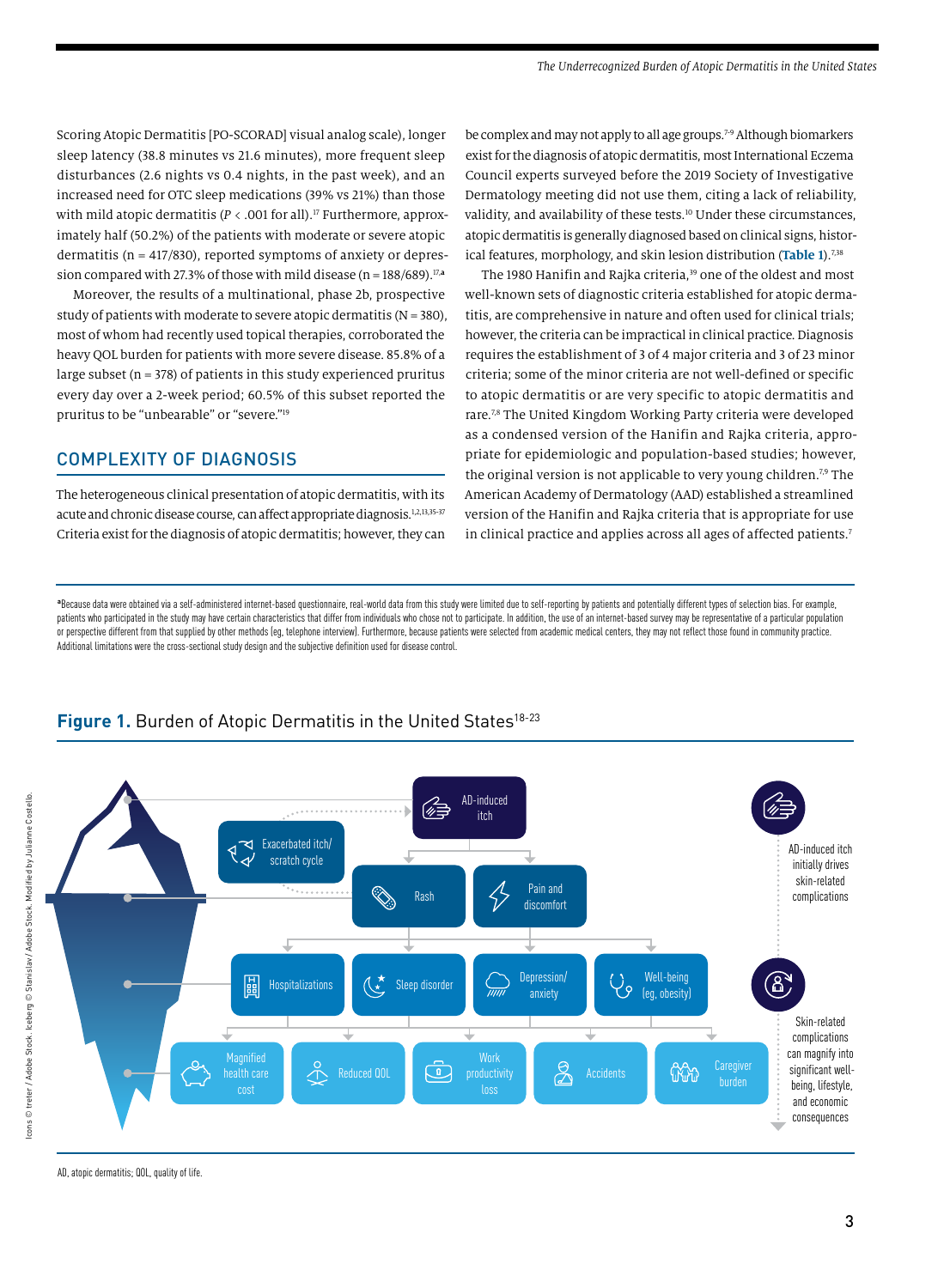| <b>Essential features</b><br>(must be present)                                                                                                                                                                                                        | <b>Important features</b><br>(seen in most cases,<br>supporting diagnosis) | <b>Associated features</b><br>Inonspecific clinical associations<br>to suggest diagnosis)                            | <b>Exclusionary conditions</b>                                                                                                                    |
|-------------------------------------------------------------------------------------------------------------------------------------------------------------------------------------------------------------------------------------------------------|----------------------------------------------------------------------------|----------------------------------------------------------------------------------------------------------------------|---------------------------------------------------------------------------------------------------------------------------------------------------|
| Pruritus                                                                                                                                                                                                                                              | Early age of onset                                                         | Atypical vascular responses                                                                                          | <b>Scabies</b>                                                                                                                                    |
| Eczema<br>(acute, subacute, chronic)<br>Chronic or relapsing history                                                                                                                                                                                  | Personal and/or family history<br>Atopy                                    | Keratosis pilaris/pityriasis alba/<br>hyperlinear palms/ichthyosis<br>Ocular/periorbital changes                     | Contact dermatitis<br>(irritant or allergic)<br>Seborrheic dermatitis                                                                             |
| Typical morphology<br>and age-specific patterns<br>(patterns include facial, neck,<br>and extensor involvement in<br>infants and children; current or<br>previous flexural lesions in any<br>age group; sparing of the groin<br>and axillary regions) | Immunoglobulin E reactivity<br>Xerosis                                     | Other regional findings<br>(eq. perioral changes)<br>Perifollicular accentuation/<br>lichenification/prurigo lesions | Ichthyosis<br>Cutaneous T-cell lymphoma<br>Psoriasis<br>Photosensitivity dermatoses<br>Immune deficiency diseases<br>Erythroderma of other causes |

## Table 1. Diagnostic Features of Patients with Atopic Dermatitis<sup>7,38</sup>

Adapted with permission from Eichenfield LF, Tom WL, Chamlin SL, et al. Guidelines of care for the management of atopic dermatitis: section 1. Diagnosis and assessment of atopic dermatitis. *J Am Acad Dermatol.* 2014;70(2):338-351. doi:10.1016/j.jaad.2013.10.010

The *International Classification of Diseases, Tenth Revision* (*ICD-10*) diagnostic codes for atopic dermatitis (**Figure 2**) 40 further complicate definitive diagnosis. Although these codes are more nuanced than those in the previous revision (*ICD-9*), they are likely to have poor predictive value of probable or definitive diagnosis of atopic dermatitis in the outpatient setting, as did the codes for atopic dermatitis in *ICD-9*. 41

## ASSESSING DISEASE SEVERITY: CLINICAL TRIALS VS CLINICAL PRACTICE

Once atopic dermatitis is diagnosed, clinicians can use several measures to assess disease severity. However, no single tool can capture the objective and subjective measures recommended for atopic dermatitis severity assessment. This insufficiency hinders both the synthesis of data across clinical trials and a generalized approach to treatment of more severe disease.

#### *Select Severity Measures in Atopic Dermatitis*

Some select measures of disease severity that are commonly used include body surface area (BSA) assessment, the Eczema Area and Severity Index (EASI), SCORing Atopic Dermatitis (SCORAD), Physician Global Assessment (PGA), Patient-Oriented Eczema Measure (POEM), and the pruritus Numerical Rating Scale (NRS) (**Table 2**).1,2,11-13,15,35,36,42-46

BSA is used to assess dermatological conditions such as psoriasis and atopic dermatitis. Clinicians frequently use the percentage of total BSA affected (0%-100%) to assess the extent of disease. BSA estimates are also used to select patients for clinical trials.11,12,47 The EASI is a measure used to rate the extent and severity of atopic dermatitis across 4 body regions—the head and neck, the trunk, and the upper and lower extremities.<sup>2,42</sup> It centers on 4 key clinical symptoms of atopic dermatitis: erythema (redness), induration/papulation (thickness), excoriation (eg, scratching), and lichenification.<sup>42</sup> A modified

## **Figure 2.** *ICD-10* Diagnostic Codes for Atopic Dermatitis<sup>40</sup>

- L20.0 Besnier's prurigo
- L20.8 Other AD
	- **›** L20.81 Atopic neurodermatitis
	- **›** L20.82 Flexural eczema
	- **›** L20.83 Infantile (acute) (chronic) eczema
	- **›** L20.84 Intrinsic (allergic) eczema
	- **›** L20.89 Other atopic dermatitis
- L20.9 AD, unspecified

AD, atopic dermatitis; *ICD-10*, *International Classification of Diseases, Tenth Revision*.

EASI (mEASI) that incorporates patient pruritus reporting has been used in clinical trials.<sup>11</sup> The presentation of severe atopic dermatitis is captured in the **Image** of a young man with a baseline BSA of 68.5% and an EASI of 42.0.48

The SCORAD accounts for the extent and severity of signs of the disease (of dryness, lichenification, erythema, oozing/crusting, excoriation, and edema/papulation) and considers patient-reported outcomes (for sleep loss and pruritus).12,49 Adaptations of the SCORAD include the Patient-Oriented SCORAD (PO-SCORAD), which patients complete, and the objective SCORAD (oSCORAD), which excludes the patient-reported elements.11,15,35,50

The US Food and Drug Administration (FDA) introduced the concept of a Physician Global Assessment in 1998<sup>45</sup>; it has since recommended the use of a global assessment for primary end points in atopic dermatitis clinical trials.<sup>43</sup> Many scales referred to by the terms "Investigator('s) Global Assessment" (IGA), "Physician('s) Global Assessment" (PGA), and "Physician('s) Global Evaluation" (PGE) have been used to assess atopic dermatitis severity in clinical trials.43,44 However, these scales differ widely, and this variety has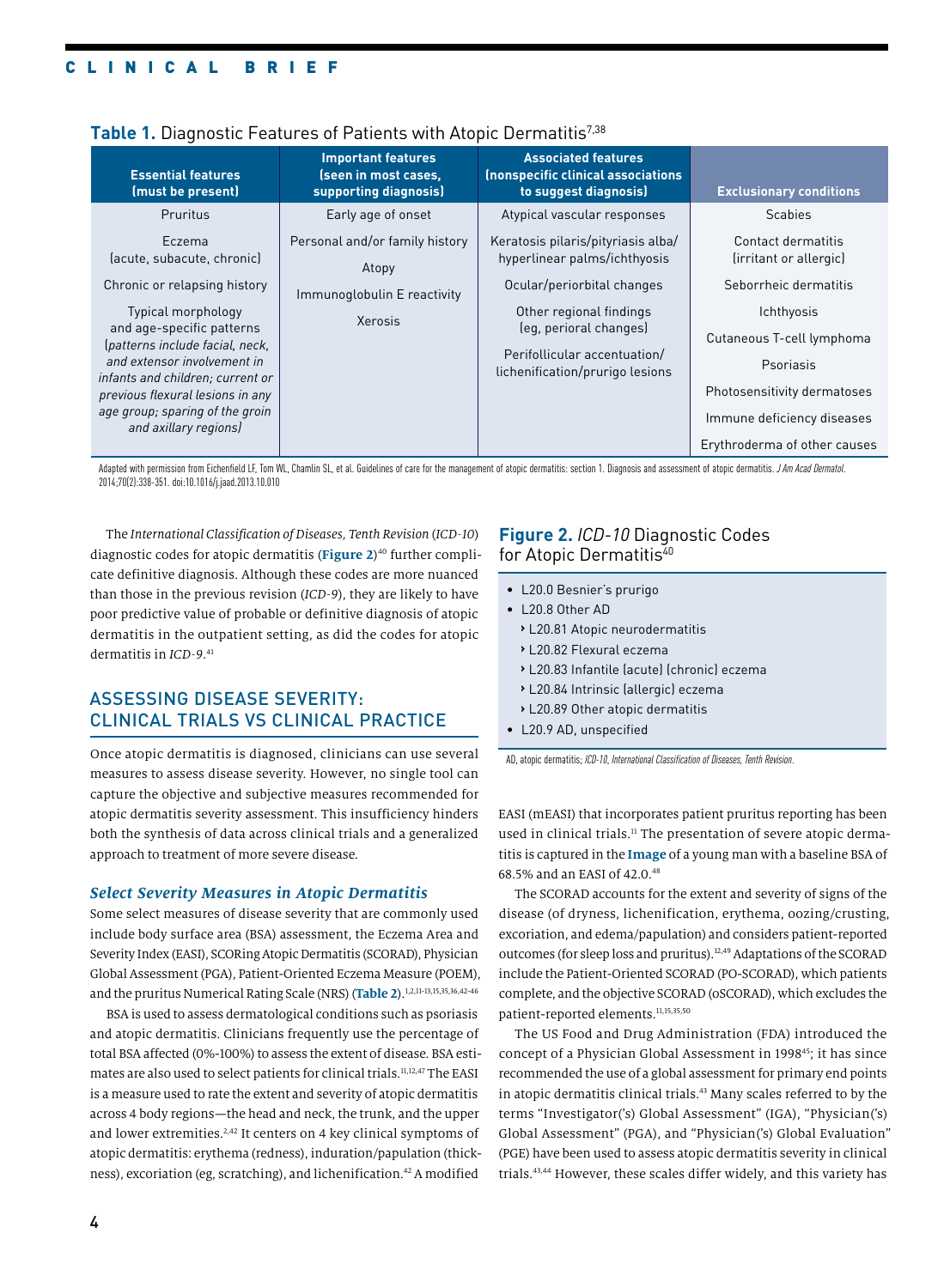| <b>Clinical outcomes</b><br>measure                                | <b>Description</b>                                                                                                                                                                                                                                                                                                                                                                                                                                                                                                                                                                                                                                                                                                                                                                                                                                                                                                                                                                                                                                                                                                                                            |
|--------------------------------------------------------------------|---------------------------------------------------------------------------------------------------------------------------------------------------------------------------------------------------------------------------------------------------------------------------------------------------------------------------------------------------------------------------------------------------------------------------------------------------------------------------------------------------------------------------------------------------------------------------------------------------------------------------------------------------------------------------------------------------------------------------------------------------------------------------------------------------------------------------------------------------------------------------------------------------------------------------------------------------------------------------------------------------------------------------------------------------------------------------------------------------------------------------------------------------------------|
| Body surface area<br>(BSA) assessment                              | Percentage of BSA affected (0%-100%) is used to assess disease extent. BSA is a common measure in clinical<br>practice and has also been used for clinical trial patient selection. BSA assessment is not standardized. <sup>11,12</sup>                                                                                                                                                                                                                                                                                                                                                                                                                                                                                                                                                                                                                                                                                                                                                                                                                                                                                                                      |
| Eczema Area and<br>Severity Index (EASI)                           | Used to rate disease extent and severity. Focuses on 4 body regions <sup>2,42</sup> ; centers on 4 key clinical symptoms. <sup>42</sup><br>• A modified EASI (mEASI) incorporates patient reporting and has been used in clinical trials. <sup>11</sup>                                                                                                                                                                                                                                                                                                                                                                                                                                                                                                                                                                                                                                                                                                                                                                                                                                                                                                       |
| Investigator/<br>Physician Global<br>Assessment<br>(IGA/PGA)       | Many "Investigator('s) Global Assessment" (IGA), "Physician('s) Global Assessment" (PGA), and "Physician('s)<br>Global Evaluation" (PGE) scales have been used to assess atopic dermatitis severity in clinical trials. <sup>43,44</sup> These<br>scales vary widely in instructions, number of points used to rate each severity item, description and number of<br>assessed items or symptoms, and use in analysis. <sup>43,45</sup><br>• In a September 2020 publication, investigators described the development and reliability testing of an FDA-<br>validated IGA, the vIGA-AD. <sup>13</sup> The aim of the vIGA-AD is to replace the variety of IGAs/PGAs and facilitate<br>IGA/PGA results across trials. <sup>13</sup> It is used to measure improvement in clinical signs with the use of distinct<br>categories to assess disease severity on a 5-point scale (0 is considered clear, 1 is almost clear, 2 is mild,<br>3 is moderate, 4 is severe). <sup>13</sup> A recent review reveals that vIGA-AD and nonvalidated IGAs are both currently<br>in use for ongoing clinical trials for novel agents to treat atopic dermatitis. <sup>46</sup> |
| <b>Pruritus Numerical</b><br><b>Rating Scale</b><br>(Pruritus-NRS) | A measure whereby patients assess the severity of their itch. The Pruritus-NRS ranges from<br>0 (no itch) to 10 (the worst itch imaginable). Scores from 0 to 3 are considered mild in severity; 4-6, moderate;<br>and $7-10$ , severe. $2$                                                                                                                                                                                                                                                                                                                                                                                                                                                                                                                                                                                                                                                                                                                                                                                                                                                                                                                   |
| <b>SCOring Atopic</b><br>Dermatitis<br>(SCORAD)                    | A tool to measure the severity of atopic dermatitis. It is comprised of objective signs (disease extent and<br>intensity) and subjective patient-reported symptoms (pruritus and sleep loss). Scores from 0-9.9 are<br>considered clear. <sup>2</sup> The system generates a composite score based upon a weighted index, with approximately<br>60% of the total score attributed to the intensity of lesions, 20% to the spread of lesions, and 20% to subjective<br>symptoms as scored by the patient. <sup>1</sup> Adaptations include Patient-Oriented SCORAD (PO-SCORAD) and the<br>objective SCORAD (oSCORAD). <sup>11,15</sup>                                                                                                                                                                                                                                                                                                                                                                                                                                                                                                                         |
|                                                                    | • The PO-SCORAD is a self-assessment score system (assessed by the patient or patient's caregiver) based<br>on the SCORAD criteria which measures atopic dermatitis severity. The PO-SCORAD examines the extent<br>of lesions (number of sites and percentage of area affected), intensity of lesions, intensity of pruritus, and<br>sleep disturbances. Scores from 0-9.9 are considered clear. <sup>2</sup> It also allows physicians to evaluate the<br>course of atopic dermatitis, the effects of treatment, and its impact on patient quality of life. <sup>2,35</sup><br>• The oSCORAD omits the patient-reported element of the SCORAD index. The proposed 83-point<br>measurement divides atopic dermatitis severity into mild (0-14), moderate (15-39), and severe (40-83). <sup>11</sup>                                                                                                                                                                                                                                                                                                                                                           |
| Patient-Oriented<br>Eczema Measure<br>(POEM)                       | A patient or parent/caregiver-reported score relating to atopic dermatitis symptom severity and frequency and<br>to impact of treatment. Scores from 0-2 are considered clear/almost clear. <sup>2,36</sup> POEM is used to assess<br>7 symptoms (itch, sleep, bleeding, weeping/oozing, cracking, flaking, and dryness/roughness) over the<br>course of a week, with each symptom given equal weight. <sup>2</sup>                                                                                                                                                                                                                                                                                                                                                                                                                                                                                                                                                                                                                                                                                                                                           |

## **Table 2.** Select Clinical Outcomes Measures in Atopic Dermatitis1,2,11-13,15,35,36,42-46

stymied efforts to interpret data across trials using IGAs/PGAs.12,43,45 In a September 2020 publication, investigators described the development and reliability testing of an FDA-validated IGA, the validated Investigator Global Assessment of Atopic Dermatitis (vIGA-AD).13 The aims of the vIGA-AD are to replace the variety of IGAs/PGAs and facilitate interpretation of IGA/PGA results across trials.<sup>13</sup> Many clinical trials of novel agents to treat atopic dermatitis currently use the vIGA-AD and nonvalidated IGAs.46

The POEM measures duration and severity of 7 symptoms (dryness/ roughness, sleep, cracking, pruritus, flaking, bleeding, weeping/ oozing) over the week prior to measurement.<sup>12,51</sup> Pruritus NRS quantifies itch on a simple 0-10 scale and is the most commonly used instrument for assessing itch.<sup>12</sup>

### *Challenges of Assessing Disease Severity*

Although multiple disease severity assessments exist, each has its limitations.

As with psoriasis, BSA is not, in and of itself, a measure of disease severity for atopic dermatitis.<sup>11,47</sup> Moreover, BSA assessment is not standardized, and the borders of lesions are often unclear, making BSA results variable.<sup>11,12</sup> The EASI and SCORAD are useful in clinical trials, but they may be too time consuming to complete during clinical visits.<sup>2</sup> The vIGA-AD poses a similar challenge: although it may ultimately replace the many IGA/PGA scales used in clinical trials, the vIGA-AD was not designed for clinical practice.<sup>13</sup> The POEM and PO-SCORAD present a different challenge: although these tools allow physicians to evaluate the course of atopic dermatitis and the effects of treatment, they rely on patient report and are subjective in nature.2 Although the NRS-based instruments measure pruritus effectively, tools that assess more than just pruritus may gauge atopic dermatitis severity more dependably.14

There is a need for validated clinical tools to assess severity that use standardized definitions. The absence of such measures can impede meaningful comparison and synthesis of data and, in turn,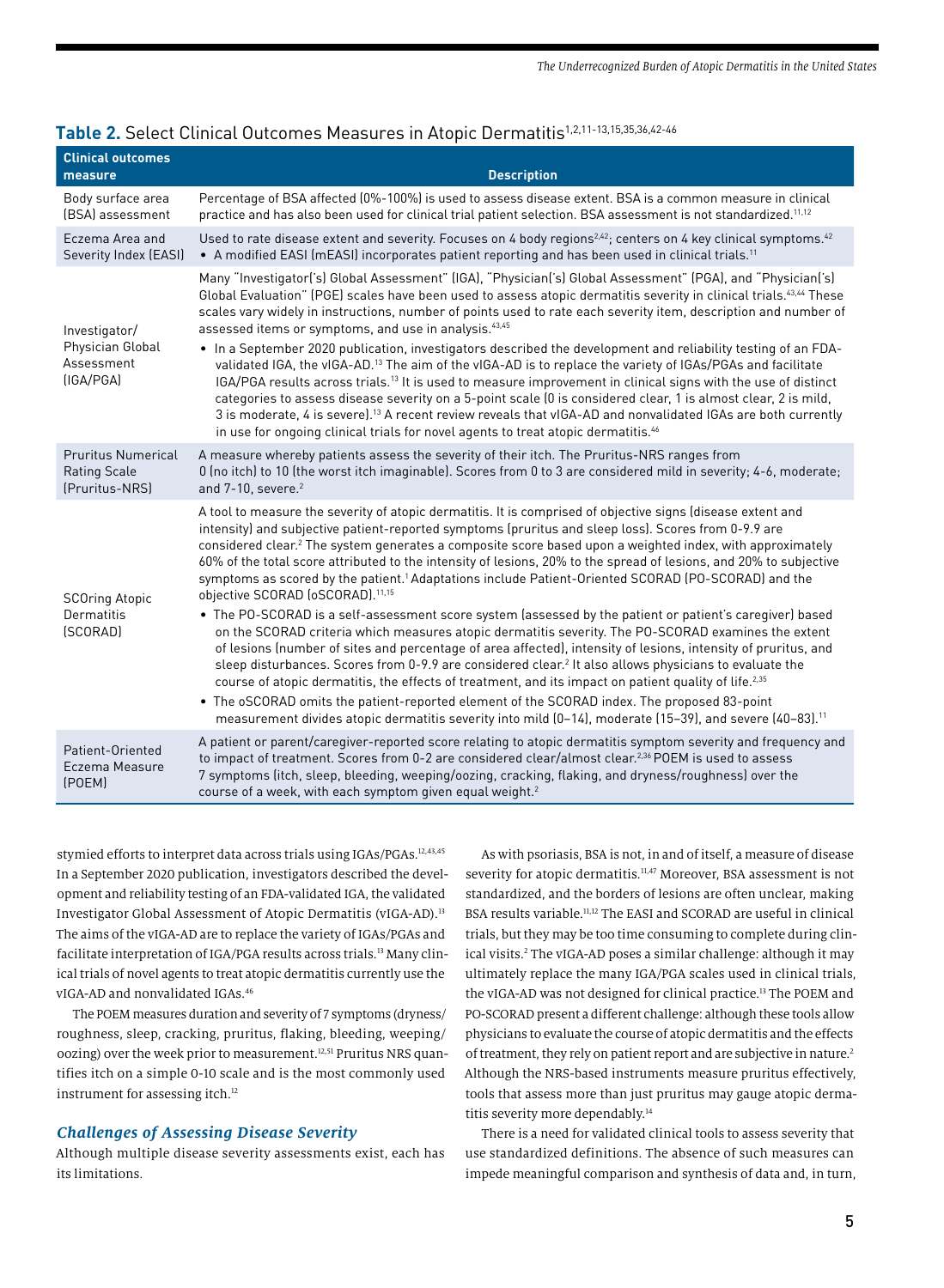## CLINICAL BRIEF

### **Image.** Atopic Dermatitis on Young Adult Male<sup>48,a</sup>



BSA, body surface area; EASI, Eczema Area and Severity Index.

**a** This is a photograph of a 26-year-old man with severe atopic dermatitis (baseline BSA of 68.5% and EASI score of 42.0).

Repurposed with permission from AbbVie. Data on File.ABVRRTI71899.

informed clinical decision-making.15,52 Moreover, the use of adaptations like mEASI and oSCORAD may exacerbate confusion surrounding the interpretation of EASI and SCORAD results.<sup>11</sup>

The AAD guidelines recommend the use of objective and subjective tools to diagnose and assess the severity of atopic dermatitis.<sup>7</sup> In the absence of a single disease severity measure that meets these criteria, providers should have the option to treat more severe disease using therapies best suited to the patient.

## GOALS OF THERAPY AND DISEASE MANAGEMENT

Goals in the management of atopic dermatitis include controlling outbreaks and prolonging the time to next flare, managing comorbidities and secondary complications (eg, infections), and minimizing adverse events, while trying to maximize positive outcomes.16 Key strategies include controlling inflammation, avoiding triggers, and strengthening the skin barrier.<sup>15</sup>

Basic nonpharmacologic measures are necessary across all severities of atopic dermatitis.1,15 These include daily bathing in water to hydrate the skin and remove scale, crust, irritants, and allergens.<sup>16</sup> Hypoallergenic, fragrance-free, nonsoap cleansers are recommended for better tolerance.16 Liberal and frequent application of moisturizers is recommended to lessen the signs and symptoms of atopic dermatitis and reduce inflammation and severity.<sup>16</sup> Additionally, patients are advised to avoid irritants or allergens, which include environmental triggers (eg, changes in temperature and humidity, sweat, fragrances, wool).15 Antiseptic measures including diluted bleach baths and wetwrap therapy may also be necessary to prevent infection.<sup>15,16</sup>

Topical therapies (eg, over-the-counter topical corticosteroids [TCS]) should be introduced when good skin care and moisturizers no longer suffice for lesion control. TCS are used to address symptoms from acute flares and increase the time between chronic relapses.16,25 The potency and dose of TCS can be increased based on symptom severity.15 However, long-term use of TCS is associated with AEs, such as skin atrophy, rosacea, telangiectasia, striae, worsening acne, tachyphylaxis, and steroid-induced dermatoses<sup>25</sup>; the AAD guidelines advise against continuous TCS application for long periods of time.<sup>16</sup>

Patients whose atopic dermatitis is inadequately controlled through basic management and the use of topical therapies may need further pharmacologic treatment with existing and novel agents.<sup>15</sup> Pharmacologic therapy selection should consider patient age, treatment history, atopy-related and atopy-unrelated comorbidities, treatment adherence concerns, and costs.<sup>1,15</sup>

The Atopic Dermatitis Yardstick, published in 2018, contains recommendations for the management of atopic dermatitis in clinical practice across all specialties.<sup>15</sup> The recommendations follow current step therapy guidelines and focus on patients who have not responded to standard therapies or have greater disease severity.15 However, insurance requirements (eg, use of specific documentation and severity measures) can limit provider access to the medications recommended in the yardstick and restrict appropriate therapy for patients.<sup>15</sup>

Management of atopic dermatitis requires a multifaceted approach to care.<sup>1,16</sup> Given this and in the absence of reliable diagnostic biomarkers<sup>10</sup> and a single appropriate disease severity measure, the management of atopic dermatitis among adult patients in the United States requires a treatment plan that considers both clinical outcomes and the patient's OOL.<sup>15,17</sup>

## CONCLUSIONS

The clinical and economic burden of atopic dermatitis is considerable. Moreover, the degree of pruritus and sleep disturbance posed by the disease greatly impact patient QOL. There is a need for easier ways to capture disease severity and to determine both how patients are doing on medication and which medications are most appropriate for each patient. Moreover, the complex pathogenesis, heavy burden, and limited diagnostic, staging, and therapeutic options available for advanced disease demonstrate that an individualized treatment plan is essential to optimize disease management of more severe atopic dermatitis among patients in the United States. •

### **REFERENCES**

1. Weidinger S, Beck LA, Bieber T, Kabashima K, Irvine AD. Atopic dermatitis. *Nat Rev Dis Primers*. 2018;4(1):1. doi:10.1038/s41572-018-0001-z

2. Fishbein AB, Silverberg JI, Wilson EJ, Ong PY. Update on atopic dermatitis: diagnosis, severity assessment, and treatment selection. *J Allergy Clin Immunol Pract*. 2020;8(1):91-101. doi:10.1016/j. iain.2019.06.044

3. Narla S, Silverberg JI. Association between atopic dermatitis and autoimmune disorders in US adults and children: a cross-sectional study. *J Am Acad Dermatol*. 2019;80(2):382-389. doi:10.1016/j.jaad.2018.09.025

4. Silverberg JI, Gelfand JM, Margolis DJ, et al. Association of atopic dermatitis with allergic, autoimmune, and cardiovascular comorbidities in US adults. *Ann Allergy Asthma Immunol*. 2018;121(5):604- 612.e3. doi:10.1016/j.anai.2018.07.042

5. Silverberg JI. Public health burden and epidemiology of atopic dermatitis. *Dermatol Clin*. 2017;35(3):283-289. doi:10.1016/j.det.2017.02.002

6. National population by characteristics: 2010-2019. United States Census Bureau. Accessed January 9, 2022. https://www.census.gov/data/datasets/time-series/demo/popest/2010s-national-detail.html 7. Eichenfield LF, Tom WL, Chamlin SL, et al. Guidelines of care for the management of atopic dermatitis: part 1. Diagnosis and assessment of atopic dermatitis. *J Am Acad Dermatol*. 2014;70(2):338-351. doi:10.1016/j.jaad.2013.10.010

8. Rudzki E, Samochocki Z, Rebandel P, et al. Frequency and significance of the major and minor features of Hanifin and Rajka among patients with atopic dermatitis. *Dermatology*. 1994;189(1):41-46. doi:10.1159/000246781

9. Williams HC, Burney PG, Hay RJ, et al. The U.K. Working party's diagnostic criteria for atopic dermatitis. I. Derivation of a minimum set of discriminators for atopic dermatitis. *Br J Dermatol*. 1994;131(3):383-396. doi:10.1111/j.1365-2133.1994.tb08530.x

10. Renert-Yuval Y, Thyssen JP, Bissonnette R, et al. Biomarkers in atopic dermatitis—a review on behalf of the International Eczema Council. *J Allergy Clin Immunol*. 2021;147(4):1174-1190.e1. doi:10.1016/j.jaci.2021.01.013